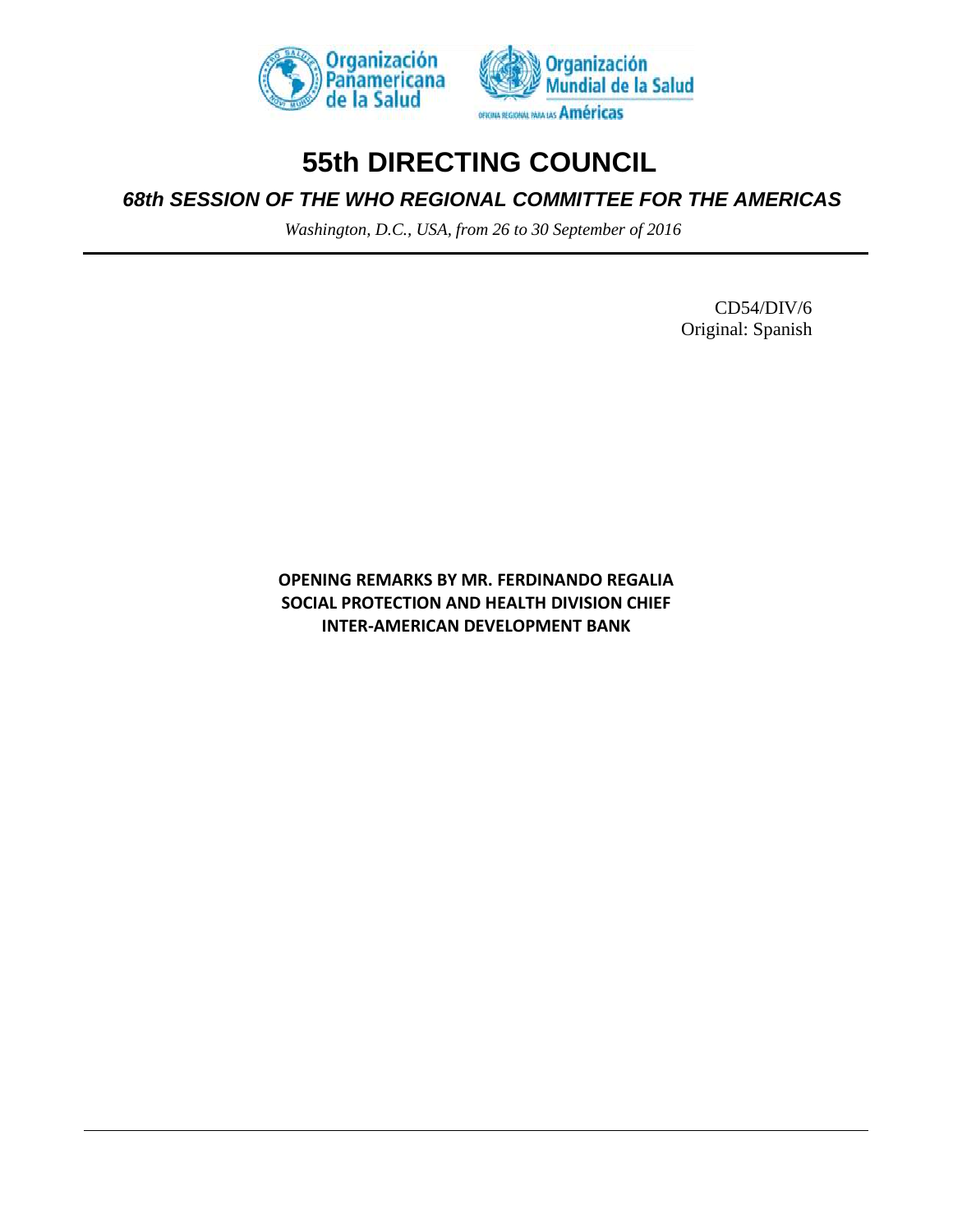## **OPENING REMARKS BY MR. FERDINANDO REGALIA SOCIAL PROTECTION AND HEALTH DIVISION CHIEF INTER-AMERICAN DEVELOPMENT BANK**

**26 September of 2016 Washington, D.C.**

## **55th Directing Council of PAHO 68th session of the WHO Regional Committee for the Americas**

Excellency, Dr. Elvia Violeta Menjívar, Minister of Health of El Salvador, Outgoing president of the Directing Council, Excellency, Dr. Carissa F. Etienne, Director of the Pan American Sanitary Bureau, Excellency, Dr. Margaret Chan, Director General of the World Health Organization, Excellency, Ms. Ideli Salvatti, Secretary for Access to Rights and Equity of the Organization of American States, Excellency, Ms. Sylvia Mathews Burwell, Secretary of the Department of Health and Human Services of the United States of America,

Exellencies, Authorities of the Member States:

Thanks to support from PAHO, the countries of Latin American and the Caribbean have implemented processes of change and health sector reform which have made the Americas a worldwide leader in terms of longevity. These changes have helped reduce infant mortality to the lowest in the developing world, and have done so at a faster pace than in other regions.

However, the next part of the journey is not going to be easy. First, health systems frequently face crises related to outbreaks, natural disasters, the effects of climate change, and economic shocks that impact public finances.

Second, countries face more of an uphill climb because of constant pressure and growing needs for services due to aging populations, non-communicable diseases and their risk factors, the introduction of new technologies, and the population's demand for better quality services.

Given these challenges, and a macroeconomic forecast that does not portend the availability of more financial resources for health in the short term, we must find ways to ensure the sustainability of health systems without jeopardizing the gains we have already made in health.

Given this context, it is essential that one of the central themes of this Directing Council be the development of resilient health systems and resilient societies. This